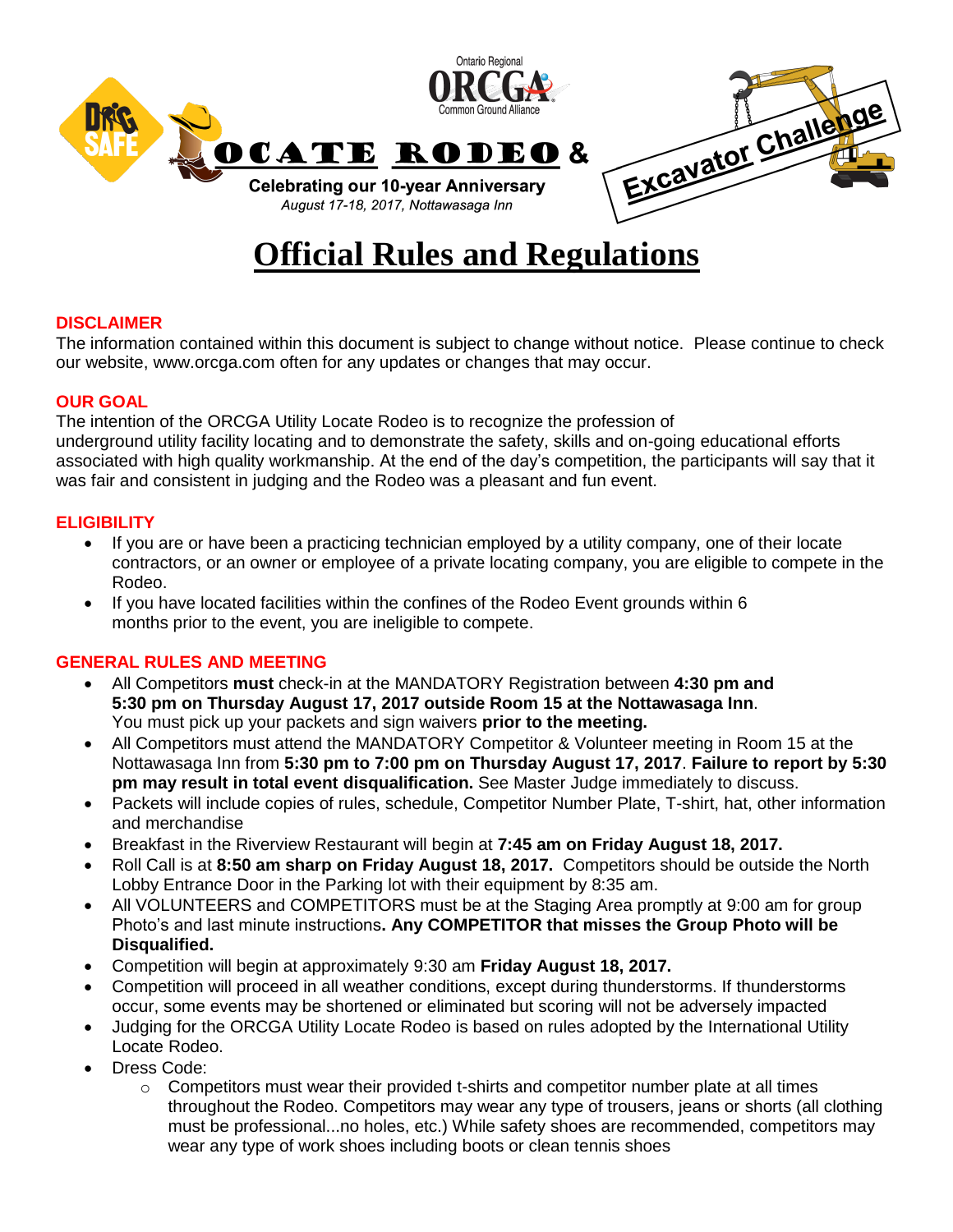- $\circ$  Competitors must wear a hat and safety vest with their competitor number plate visibly attached to it during their actual competition at their event zones. With the exception to the competitor number plate, these items may be removed before and after your competitive sessions.
- $\circ$  Rodeo hats will be provided but you may wear a hat with your company logo. This will be the only hat substitution allowed. **You or your company must provide safety vests**.
- o **\*Competitor number plate must be worn at all times during the hours of competition**

#### *Any Competitor that misses the Mandatory Registration, the Mandatory Meetings, Roll Call or Shuttle Bus will be disqualified from all competition.*

#### **DEFINITIONS**

- **Rodeo Wheel** Placed in the "Event Area" as the competitors measuring point for all utilities within the specified event. It looks similar to the look of a wagon wheel, this set up has a center pin with a revolving tape measure attached to it. It has 8 lines and end points from the center pin. Each end point is a specific color. The color at the end point is considered the color of the line (ie. yellow, orange, blue, red, purple, green, pink, black). The event site template colors correspond with the placement of each end point on every event site.
- **Center Line of Facility**-Top-dead center of the target Utility/facility as determined by the event site committee.
- **Event Area** Immediate area of a particular Event Zone. The boundaries will be identified by 4 or more traffic cones. The "Rodeo Wheel" and/or other markings will also clearly identify the area.
- **Out of bounds** is defined as anytime a competitor moves outside the boundaries of the event site defined by the traffic cones. If a competitor crosses the boundary the judge will verbally warn the competitor he is out of bounds, this is a 10-point deduction. If the competitor doesn't return within the event boundary immediately he will be disqualified for that event and must stop all locating immediately.
- **Competitors Locate** Location of target utility facility as designated by the competitor with its measurement (location) as certified on the Event Template
- **Timing Out** if the judge calls time, competitor must stop all activity, because time has exceeded 12 minutes (Locate from Hell will be 3 minutes), then a time of 12 minutes and 01 second (Locate from Hell will be 3 minutes and 01 second) will be entered. Measurements on the event site template prior to the call of time will be entered and a 50-point deduction will be assessed to the competitor's score for that event by the scoring software. Other deductions, listed under the Infractions section, will be applied.
- **Calling Time** this is when the competitor calls time by stating **"I am finished"** as he/she believes the event has been completed
- **Ghost Measurement** measurement placed on any signal other than the intended target facility, this is a 100-point deduction

# **COMPETITION**

- Four Competitive Divisions will be available:
	- o Telecommunication
		- o Gas
		- o Water
		- o Power
- Maximum 12 slots for each division
- Each division will be divided into 3 groups of 4 competitors or less.
- Individual Event winners will receive awards.
- Registration fee \$169.50 per competitor slot for ORCGA members, \$226.00 for Non-Members
- Top Three Winners in each division will receive awards, including the LFH
	- o 1<sup>st</sup> Place in each Division \$300.00
	- o 2<sup>nd</sup> Place in each Division \$225.00
	- o 3<sup>rd</sup> Place in each Division \$150.00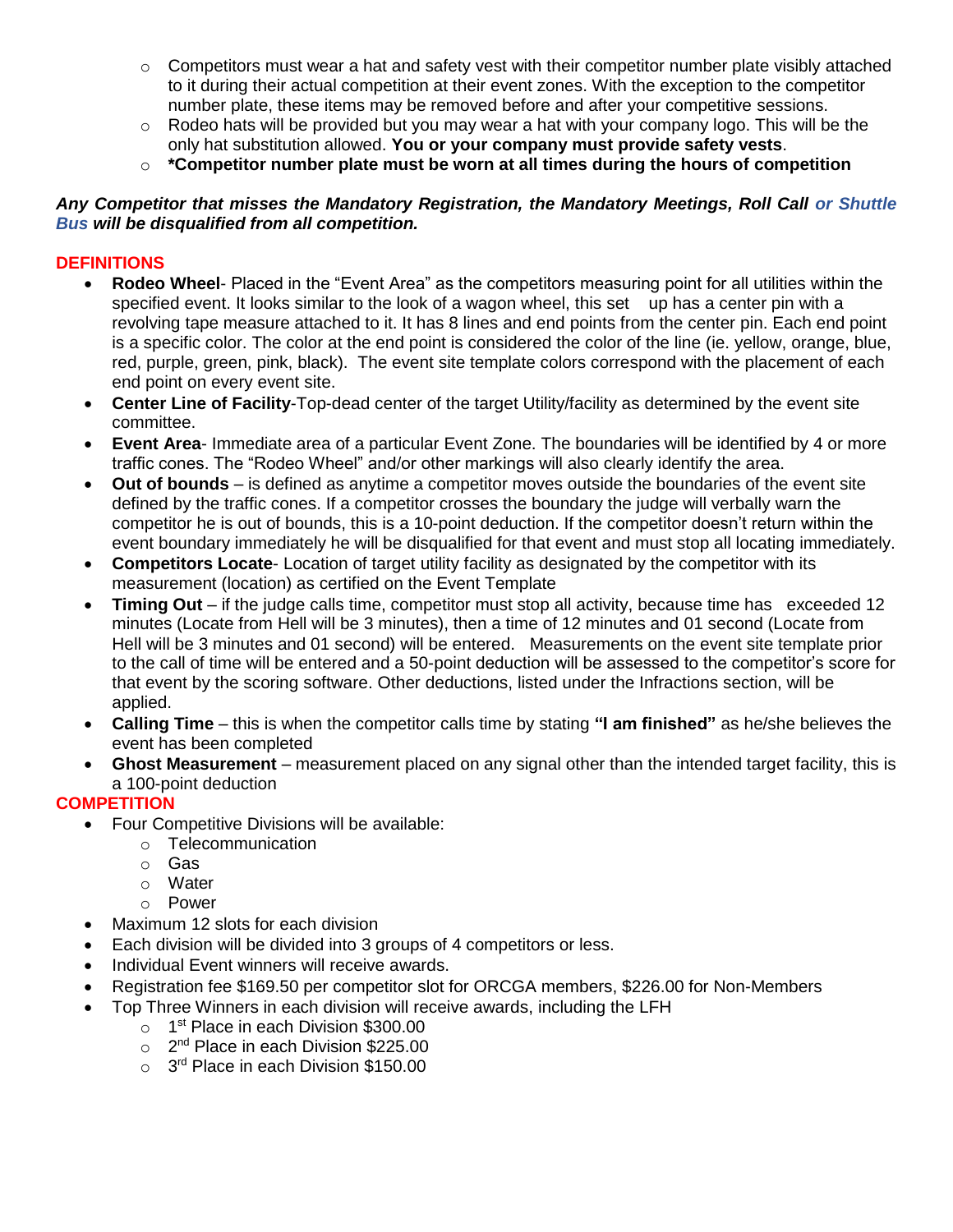## **"THE LOCATE FROM HELL"**

This event will be designed with a 3-minute meantime

- Locating equipment will be provided by sponsoring equipment manufacturers. Choose from the provided equipment; announce your equipment choice to the judge and the transmitter will be turned to the frequency of your choosing (all transmitters will be hooked up prior to competition).
- Rodeo Poker Chips will be the only markers used and provided at event site.
- A judge will assist in taking measurements
- An Event volunteer will record measurements as the competitor calls them out

# **GENERAL INFORMATION**

- Each event will be pre-determined by the Event Site Committee.
- Conductive Locating, Inductive Locating or a combination of both is allowed
- Use of a cell phone is prohibited while competing on an event site.
- The clock starts when the Judge says "Begin"
- Map/plat of underground utilities will be posted for Competitor. The competitor will have up to 12 minutes (3 minutes for Locate From Hell competitors) to view map/plat, find an access point and hook up locate the facility (with Rodeo issued Poker Chips only) then document measurements onto the provided template (as in the real world, the maps/plats shall serve as reference documents only...they are not guaranteed to be 100% accurate)
- Competitors may bring their own stop watch
- Time updates **will not** be given out by a judge to the competitor.
- The Rodeo Poker chips may be moved as many times as necessary. The competitor may place a chip to designate the exact location of the utility as determined by the competitor there is no deduction for moving the chips.
- All of this must be performed within the 12-minute timeframe (3 minutes for Locate From Hell competitors)
- Competitors will record their own measurements. The location of the Rodeo Poker Chip as measured by the participant is the accuracy component in judging the event. A tape measuring instrument will be provided at each event zone attached to the center-point of the wheel. All measurements must be recorded in feet and inches and legible.
- The competitor will pull and log the measurement from the center-point of the wheel to the crossing point on any and all of the "spokes" of the wheel that the target utility crosses.
- When the competitor has finished, he/she will give the completed template to the event zone scoring person and verify measurements, then proceed to a designated area or he/she may remain as a spectator.
- Competitor must return Event site to original condition before calling time
	- o rolling measuring tape up to its original position
	- $\circ$  return chips to the judges table and placed in the box they were taken from
- Once Competitor has completed the Event, he/she must say "I am finished" Only then will the clock will stop.
- Time will be kept by the judge.
- Times will be recorded on a stopwatch in minutes and seconds.
- Clock will not be stopped for any reason unless a foreign or unforeseen issue arises. Any premature stoppage of time will be determined solely by the on-site judge. The competitor may request a review by the Master Judges if he/she believes the situation was not addressed equitably.
- Time will be considered for tie-breaking only. In the event time does not break the tie, competitors who are tied will each receive the full prize, or share in the prizes for the place they are tied in.
- If the tie is in first, there will only be 2 (two) first place awards given and 1 (one) third place awards given. If the tie is in second place, then 2 (two) second place awards and 1 (one) first place award will be given with no third place being awarded. If the tie is in third place there will be 1 (one) first, 1 (one) second and 2 (two) third places awarded.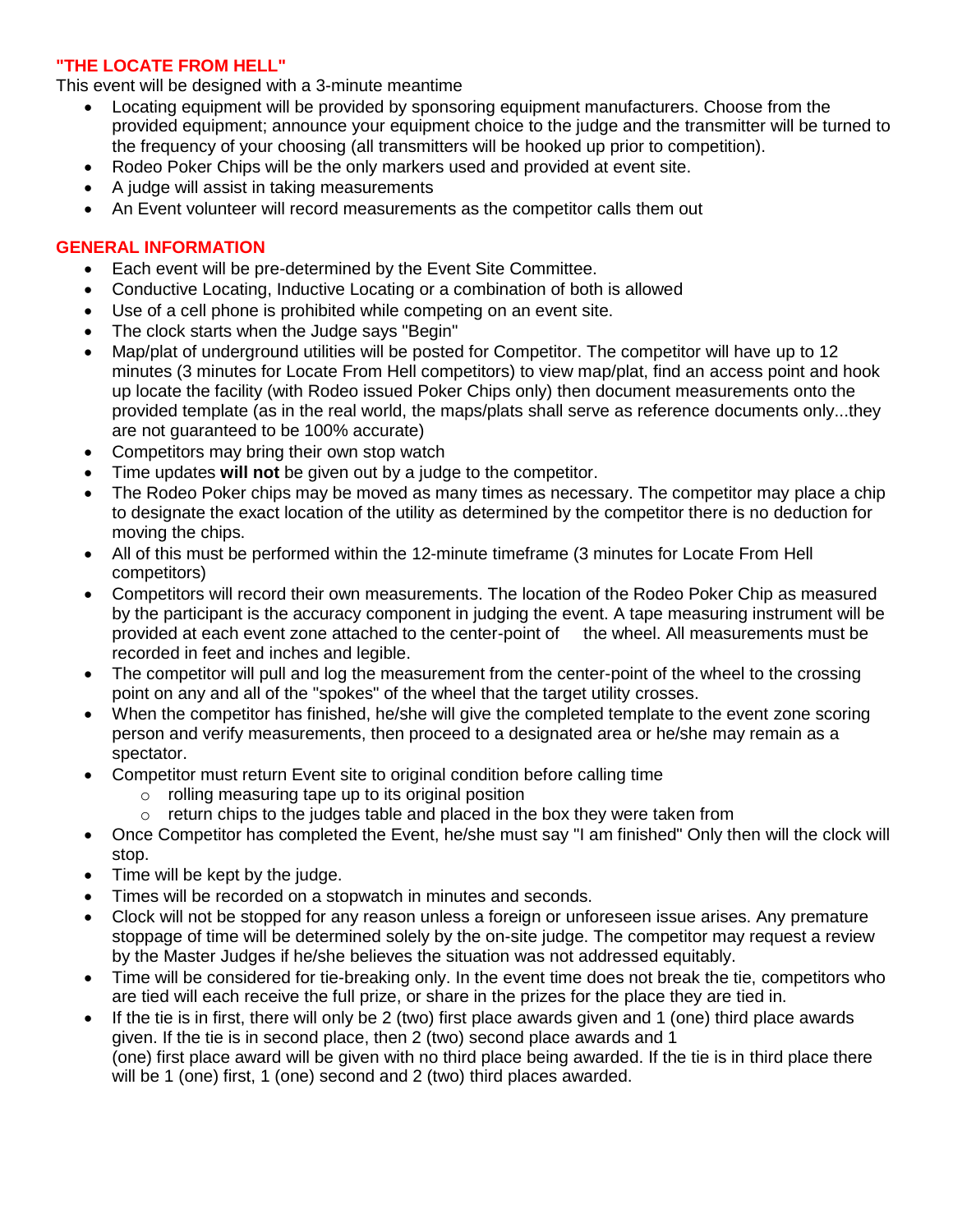# **ACCURACY**

- Each competitor will begin each event with 1000 points
- If a competitor calls time and fails to record any measurements on the template at all, he/she will receive a score of "0" for that event.
- If a competitor fails to record measurements on any single string or crossing where the Master Template indicates the targeted facility actually crosses, he/she will lose the amount of points associated with the actual Master Template measurement, i.e., "If a fails to take a measurement on the Blue pin and the Master Template shows the targeted facility crossing the Blue pin at 6'2" (74 inches) from the Center pin, the competitor will take a 74 point infraction" "If the crossing happens to be 19'5" (234 inches) from the Center pin, the competitor will take a 234 point infraction."
- Infractions will be calculated in the negative if it is necessary for the calculation of the final scores.

#### **ONE POINT INFRACTIONS**

- 1. Failure to return all Rodeo Poker Chips to the designated box on the Judges Table. This includes placing all rodeo tool to their original location before calling time. (1 point per chip/tool)
- 2. Failure to retract Tape Measure and return to designated area
- 3. Failure to have Locating Instruments and accessories secured in a carrying case or bag. Case or Bag must be at the Judge's table before time starts and before time is called.

#### **FIVE POINT INFRACTIONS**

- 1. Failure to reconnect bonds on any access point
- 2. Breaking a string or displacing any spoke or hub of the event site wheel.
- 3. Failure to wear hat and safety vest while in the Event Area
- 4. Alteration of provided t-shirt, hat, competitor number plate or any other supplied materials

#### **TEN POINT INFRACTIONS**

1. If a competitor goes outside the boundaries of event site, he will receive a 10-point deduction. The judge will warn the competitor to return to the event site area.

#### **FIFTY POINT INFRACTIONS**

- 1. If a competitor opens any access point undesignated (not already opened) to view utilities or hook up to any utilities, they will receive a 50-point deduction.
- 2. Failure to return utility record to Judge's table in the condition it was received.

If the judge calls time, competitor must stop all activity, because time has exceeded 12 minutes (Locate from Hell will be 3 minutes), then a time of 12 minutes and 01 second (Locate from Hell will be 3 minutes and 01 second) will be entered. Measurements on the event site template prior to the call of time will be entered and a 50-point deduction will be assessed to the competitor's score for that event by the scoring software.

#### **ONE HUNDRED POINT INFRACTIONS**

Occurs when a Ghost measurement is placed on any signal other than the intended target facility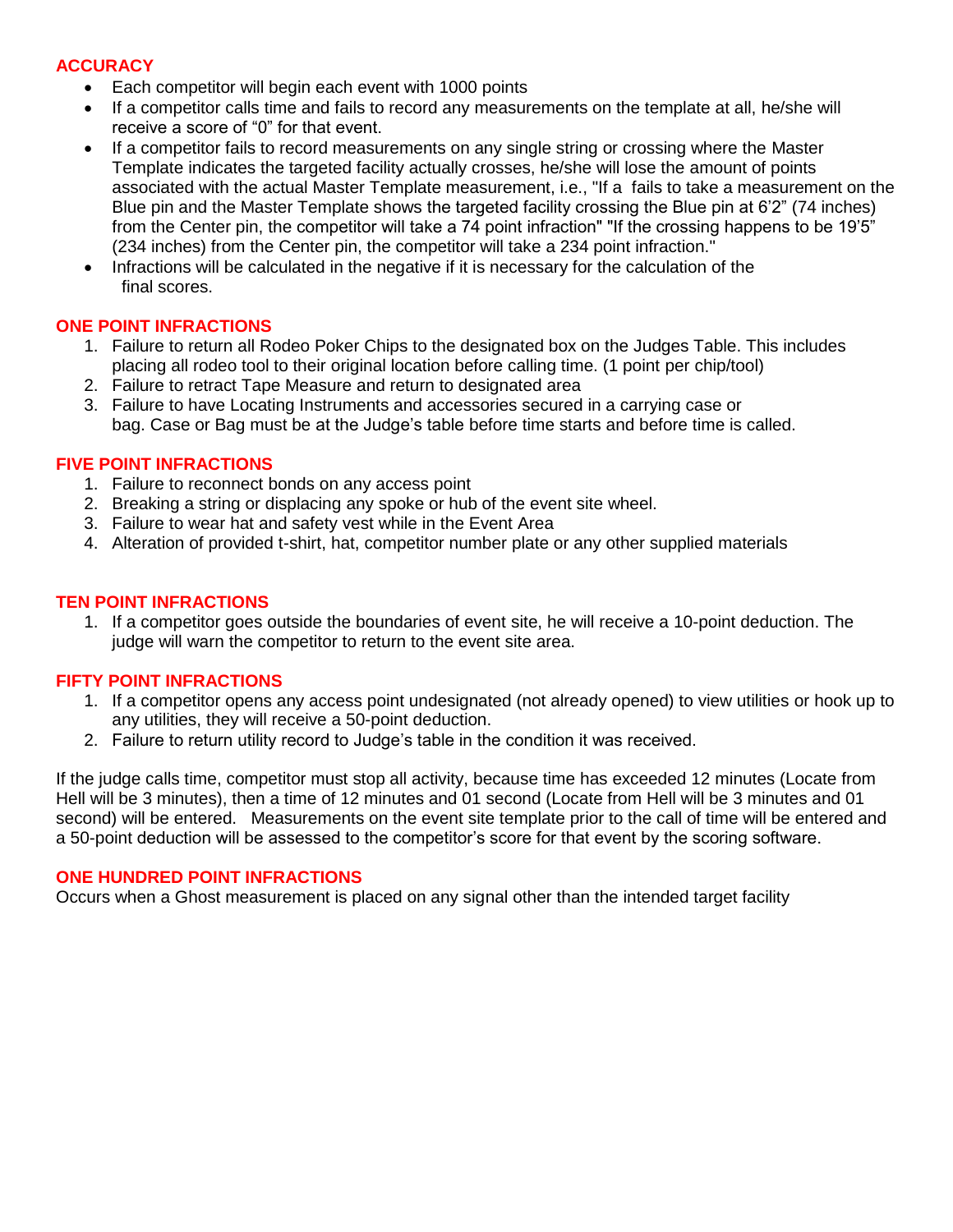# **DISQUALIFICATION**

- 1. Aggressive behavior or unsportsmanlike conduct.
- 2. Strayed from designated event boundaries and failed to return immediately (2<sup>nd</sup> infraction)
- 3. Damage to any access point or facility including but not limited to peeling or removing wire coating or insulated jacket material.
- 4. Using a cell phone while competing at event site.
- 5. Competitor altering the event site in such a way as to hinder or help another competitor.
- 6. Failure to be present at the Mandatory Registration between 4:30pm and 5:30 pm on Thursday August 17, 2017.
- 7. Failure to be present at the Mandatory Rules Meeting at 5:30pm sharp on Thursday August 17, 2017
- 8. \*Unforeseen travel delays such as airport delays, etc. will be taken into consideration. If this occurs, you must contact the ORCGA President & CEO, Ian Munro, by phone (905-327-9004) as soon as you discover the problem. The information will then be discussed with the Master Judges for final authorization. This information will be prioritized and either a call back from the competitor or phone number to re-contact the competitor will be required for final notification.
- 9. Failure to be present at Roll Call at 8:50 am sharp on Friday, August 18, 2017.
- 10. Failure to arrive at the Staging Area at 9:00 am sharp on Friday, August 18, 2017.
- 11. Competitor will be allowed access to his/her Events until it is their turn to compete. After each Event the Competitor must proceed to the staging area for their next event. Once a Competitor completes all of their Events, the Competitor may remain as a spectator in a designated area however, the Competitor shall not make hand gestures or other signs that would benefit or hurt another Competitor's chances. Any Competitor found in violation will be immediately disqualified for the entire Competition and asked to leave the Rodeo grounds.
- 12. Any competitor that shares information with another, on any event will be disqualified
- 13. Any competitor that strays from designated areas and does not return after being warned by the judge will be disqualified. The competitor should finish the event site and a Master Judge will be called to the event site to verify a disqualification has occurred.
- 14. Any competitor that removes his/her provided T-Shirt and /or Rodeo Competitor Number Plate, at any time during the Rodeo, will be disqualified
- 15. Unprofessional behavior will result in disqualification
- 16. Entering the Nottawasaga Rodeo grounds on or after August 17, 2017, unless escorted by Rodeo Staff will result in disqualification
- 17. Attempts to gain access to Hotel records or any other information on the physical plant at the Nottawasaga Inn will result in disqualification
- 18. Intentional sabotage or tampering with equipment, event sites or other attempts at disruption will result in disqualification.

#### **OTHER INFRACTIONS**

• Any competitor exhibiting aggressive behavior, verbal or physical, including throwing equipment will be disqualified by the Master Judges.

# **COMPETITOR SUBSTITUTION**

- An alternate or substitute for any pre-registered Competitor must be declared Thursday, August 17, 2017 no later than NOON and will be allowed as long as the alternate or substitute meets eligibility requirements. Please note that any substitutions provided after the program has been sent to the printers will not be changed.
- Any alternate or substitute must comply with all rules and procedures set forth by the committee